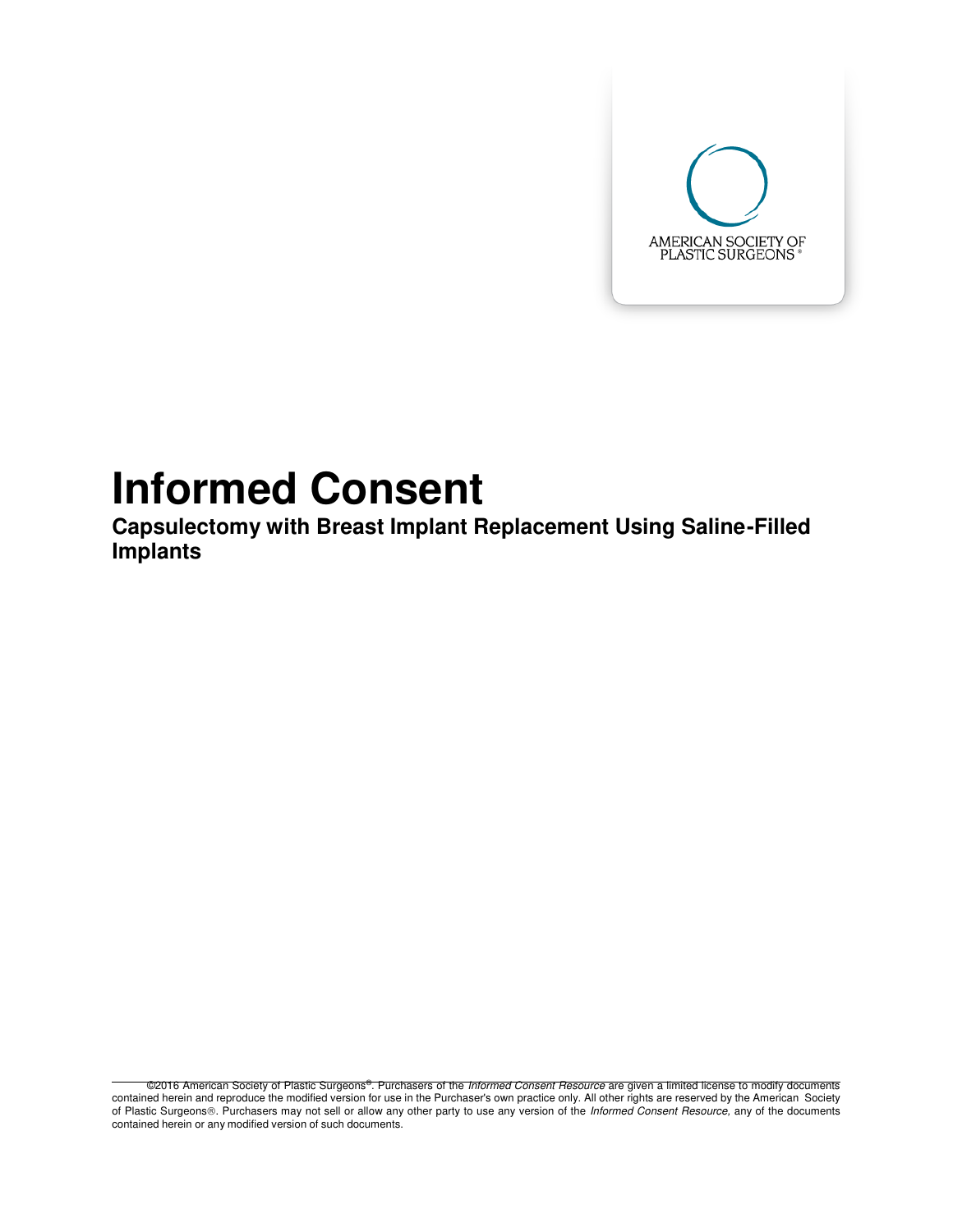#### **INSTRUCTIONS**

This is an informed-consent document that has been prepared to help inform you about capsulectomy and breast implant replacement using saline-filled implants, its risks, as well as alternative treatment(s).

It is important that you read this information carefully and completely. Please initial each page, indicating that you have read the page and sign the consent for surgery as proposed by your plastic surgeon and agreed upon by you.

#### **GENERAL INFORMATION**

Capsulectomy is a surgical operation performed to treat scarring which occurs around breast implants or to revise the shape of the pocket where the implant is placed. This usually involves surgical cutting and removal or cutting of scar tissue that forms around a breast implant and usually the placement of a new breast implant.

It is normal for scar tissue to form internally around a breast implant. In some patients this scar tissue may tighten and make the breast round, firm, and possibly painful. Excessive firmness of the breasts can occur soon after the original surgery or years later. The causes of capsular contracture are not fully understood. The incidence of symptomatic capsular contracture can be expected to increase over time. Capsular contracture may occur on one side, both sides or not at all. Calcification can occur within the scar tissue that surrounds breast implants. Treatment for capsular contracture may require surgery, removal of the capsule layer, implant replacement, or implant removal. Patients may elect to increase or decrease the size of their breast implants.

Individuals with old, damaged or broken implants (either saline or silicone gel-filled) may consider capsulectomy surgery and breast implant exchange as a way to maintain the long-term results from their original surgery, whether for cosmetic or reconstructive purposes. You may be advised by your surgeon to consider replacing your breast implants with new ones, irrespective of how long you have had them. In some situations, you may be advised to consider new breast implants with a textured outer surface or to consider a different type of implants. Patients undergoing capsulectomy surgery and breast implant exchange must consider the possibility of future revisionary surgery. Breast implants do not have an indefinite lifespan and will probably require surgery for removal and/or replacement.

Depending on the extent of the scarring problem, it may be necessary to place the implant in a different location, partially underneath the pectoralis muscle on the chest, alternatively in front of the pectoralis muscle if the original placement was behind the muscle, either completely or partially, known as a "dual plane". Incisions for the capsulectomy procedure may be placed in different locations than those used for the original surgery. If the breasts are not the same size or shape before surgery, it is unlikely that they will be completely symmetrical afterward. Conditions that involve sagging of the breast or diminished skin tone (stretch marks) may require additional surgical procedures (breast lift/mastopexy) to reposition the nipple and areola upward and to remove loose skin. Additional procedures to internally tighten or reshape the implant pocket may be needed to reposition implants.

Patients who consider secondary surgery to revise or maintain their results from breast implant surgery must consider that additional surgery may not correct or improve their results.

#### **SALINE-FILLED BREAST IMPLANTS**

Saline-filled breast implant devices have been approved by the United States Food and Drug Administration (FDA) for use in breast augmentation and reconstruction. Saline-filled breast implants can be used for revision of procedures in patients who have formerly undergone breast augmentation or reconstruction with silicone gel or saline-filled breast implants.

**Page 1 of 13 Patient Initials Patient Initials C2016 American Society of Plastic Surgeons®** This form is for reference purposes only. It is a general guideline and not a statement of standard of care. Rather, this form should be edited and amended to reflect policy requirements of your practice site(s), CMS and Joint Commission requirements, if applicable, and legal requirements of your individual states. The ASPS does not certify that this form, or any modified version of this form, meets the requirements to obtain informed consent for this particular procedure in the jurisdiction of your practice.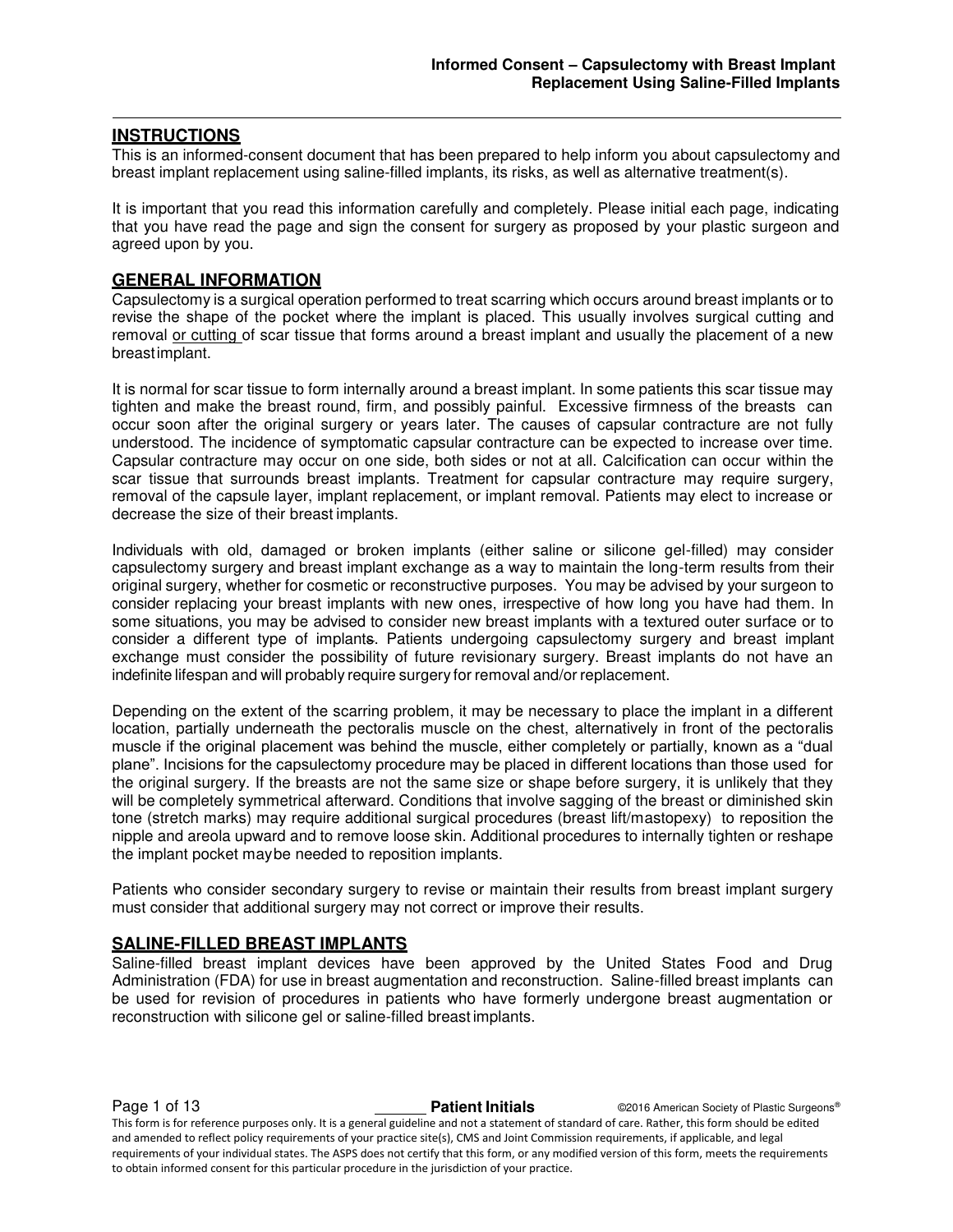Breast implant surgery is contraindicated in women with untreated breast cancer or pre-malignant breast disorders, active infection anywhere in the body, or individuals who are currently pregnant or nursing or who have open wounds anywhere on their body. Individuals with a weakened immune system (currently receiving chemotherapy or drugs to suppress the immune system), conditions that interfere with blood clotting or wound healing, or have reduced blood supply to the breast tissue from prior surgery or radiation therapy treatments may be at greater risk for complications and a poor surgical outcome. According to the FDA, a woman should be at least 18 years of age for cosmetic breast augmentation.

Breast implants are manufactured in a variety of shapes, sizes, and with either smooth or textured surfaces. The method of implant selection and size, along with surgical approach for inserting and positioning breast implants, will depend on your preferences, your anatomy and your surgeon's recommendation. The shape and size of the breasts prior to surgery will influence both the recommended treatment and the final results. Some degree of breast asymmetry is normal and may occur after breast surgery in any patient. If the breasts are not the same size or shape before surgery, it is unlikely that they will be completely symmetrical afterward.

Patients undergoing surgery that involves breast implants must consider the following:

- Breast augmentation or reconstruction with saline-filled implants may not be a one-time surgery.
- Breast implants of any type are not considered lifetime devices. They cannot be expected to last forever. You will likely require future surgery for implant replacement or removal.
- Changes that occur to the breasts following augmentation or reconstruction with implants are not reversible. There may be an unacceptable appearance to the breast if you later choose to have breast implants removed.
- Large volume primary augmentation, reconstruction or revision with larger sized implants (350 cc) may increase the risk of complications such as implant extrusion, hematoma, infection, palpable implant folds, and visible skin wrinkling requiring surgical intervention to correct these complications. The correction of these complications may leave additional scars and other permanent changes.

#### **ALTERNATIVE TREATMENTS**

Capsulectomy with implant replacement using saline-filled implants is an elective surgical operation. Alternative treatment would consist of not undergoing the surgical procedure, using silicone gel-filled breast implants, or the transfer of other body tissues to rebuild breast size. Implant removal without replacement is also a surgical option if you elect to abandon the use of breast implants. Risks and potential complications are also associated with alternative surgical forms of treatment.

#### **INHERENT RISKS OF CAPSULECTOMY WITH IMPLANT REPLACEMENT USING SALINE-FILLED IMPLANTS**

Every surgical procedure involves a certain amount of risk and it is important that you understand these risks and the possible complications associated with them. In addition, every procedure has limitations. Additional information concerning breast implants may be obtained from the FDA, package-insert sheets supplied by the implant manufacturer, or other information pamphlets required by individual state laws.

An individual's choice to undergo a surgical procedure is based on the comparison of the risk to potential benefit. Although the majority of patients do not experience these complications, you should discuss each of them with your plastic surgeon to make sure you understand all possible consequences of breast augmentation revision. Problems associated with breast implants can be inherent to this type of implanted medical device or relate to complications of a surgical procedure. Additional advisory information regarding this subject should be reviewed by patients considering surgery that involves breast implants.

**Page 2 of 13 Patient Initials Patient Initials C2016 American Society of Plastic Surgeons®** 

This form is for reference purposes only. It is a general guideline and not a statement of standard of care. Rather, this form should be edited and amended to reflect policy requirements of your practice site(s), CMS and Joint Commission requirements, if applicable, and legal requirements of your individual states. The ASPS does not certify that this form, or any modified version of this form, meets the requirements to obtain informed consent for this particular procedure in the jurisdiction of your practice.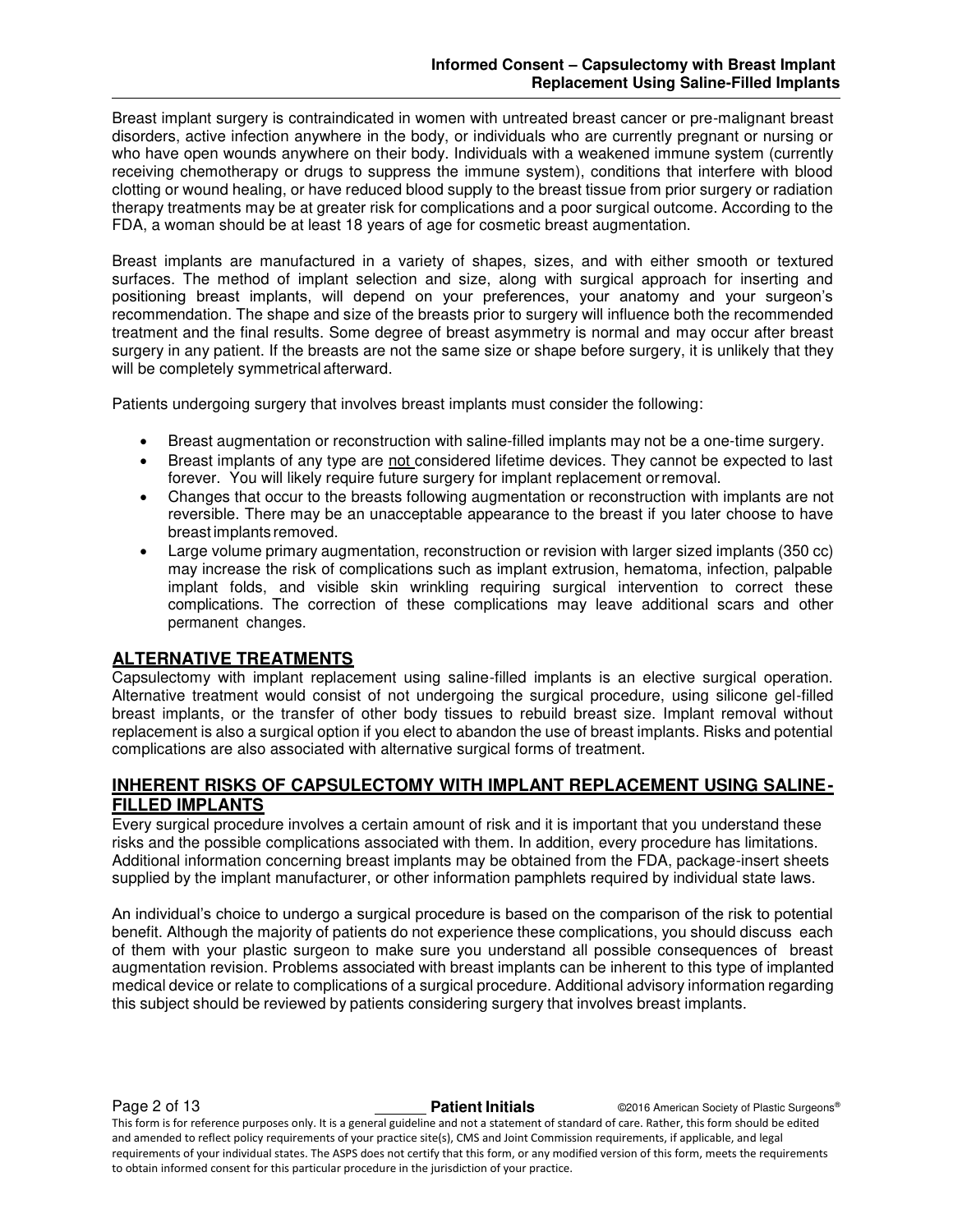While every patient experiences her own individual risks and benefits following breast implant surgery, clinical data suggests that most women will be satisfied with the outcome of breast implant surgery despite the occurrence of problems inherent with the surgery.

## **SPECIFIC RISKS OF CAPSULECTOMY WITH IMPLANT REPLACEMENT USING SALINE-FILLED IMPLANTS**

### **Implants:**

Breast implants, similar to other medical devices, can fail. When a saline-filled implant ruptures, the saline material is absorbed by the body, but the shell material remains. Rupture can occur as a result of an injury, from no apparent cause (silent rupture), or during mammography. It is possible to damage an implant at the time of surgery. Damaged or broken implants cannot be repaired. Ruptured or damaged implants require replacement or removal. Breast implants can wear out, they are not guaranteed or expected to last a lifetime and additional or unplanned surgery may be required at any time after implant placement and for any of a number of reasons to replace one or both implants. An MRI (magnetic resonance imaging) study may be necessary to evaluate the possibility of implant rupture or deflation, yet may not be 100% accurate in diagnosing implant integrity. Saline-filled breast implants may not have the same contour or feel as siliconefilled breast implants. The shape of your breasts after surgery depends on many factors such as your skin thickness, position, placement of the implants, and technique. You should discuss with your surgeon the possibility of a different and less than desirable contour-shape as well as feel of your result.

#### **Capsular Contracture:**

Scar tissue, which forms internally around the breast implant, can tighten and make the breast round, firm, and possibly painful. Excessive firmness of the breasts can occur soon after surgery or years later. The occurrence of symptomatic capsular contracture is not predictable. The incidence of symptomatic capsular contracture can be expected to increase over time. Capsular contracture may occur on one side, both sides or not at all. It is more common with implant placement in front of the chest muscle layer. Treatment for capsular contracture may require surgery, implant replacement, or implant removal. Capsular contracture may reoccur after surgical procedures to treat this condition and it occurs more often in revision augmentation than primary augmentation.

#### **Implant Extrusion / Tissue Necrosis:**

Lack of adequate tissue coverage or infection may result in exposure and extrusion of the implant through the skin. Tissue breakdown (necrosis) has been reported with the use of steroid drugs, after chemotherapy/radiation to breast tissue, due to smoking, microwave diathermy, and excessive heat or cold therapy. In some cases, incision sites fail to heal normally. Atrophy of breast tissue may occur. An implant may become visible at the surface of the breast as a result of the device pushing though layers of skin. If tissue break down occurs and the implant becomes exposed, implant removal may be necessary. Permanent scar deformity may occur.

#### **Skin Wrinkling and Rippling:**

Visible and palpable wrinkling of implants and breast skin can occur. Some wrinkling is normal and expected with saline-filled breast implants. This may be more pronounced in patients who have saline- filled implants with textured surfaces or thin breast tissue. It may be possible to feel the implant fill valve. Some patients may find palpable valve and wrinkles cosmetically undesirable. Palpable valve, wrinkling and/or folds may be confused with palpable tumors and questionable cases must be investigated.

## **Calcification:**

Calcium deposits can form in the scar tissue surrounding the implant and may cause pain, firmness, and be visible on mammography. These deposits must be identified as different from calcium deposits that are a sign of breast cancer. Should this occur, additional surgery may be necessary to remove and examine calcifications.

## **Chest Wall Irregularities:**

**Page 3 of 13 Patient Initials Patient Initials C2016 American Society of Plastic Surgeons®** This form is for reference purposes only. It is a general guideline and not a statement of standard of care. Rather, this form should be edited and amended to reflect policy requirements of your practice site(s), CMS and Joint Commission requirements, if applicable, and legal requirements of your individual states. The ASPS does not certify that this form, or any modified version of this form, meets the requirements to obtain informed consent for this particular procedure in the jurisdiction of your practice.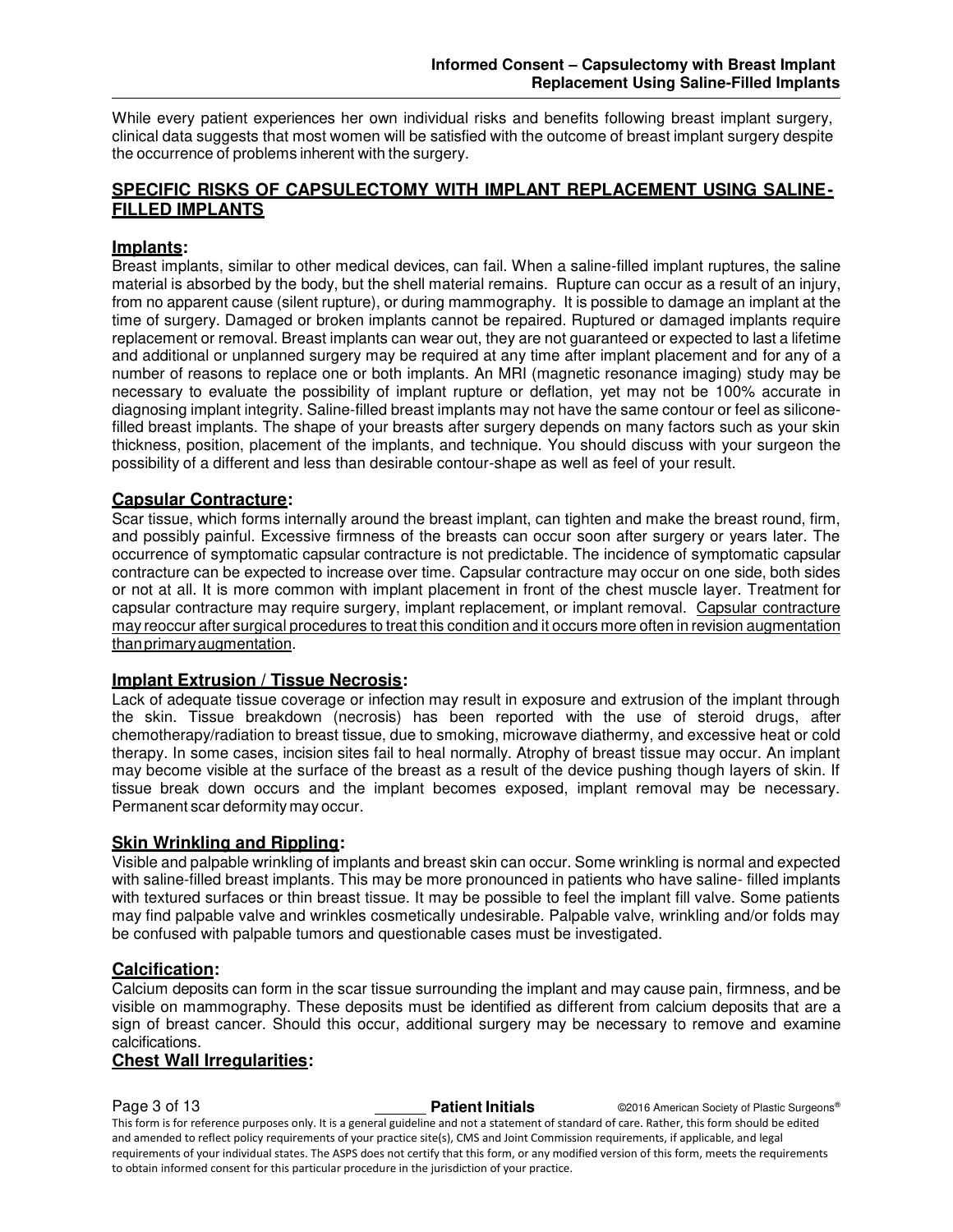Chest wall irregularities have been reported secondary to the use of tissue expanders and breast implants. Residual skin irregularities at the ends of the incisions or "dog ears" are always a possibility when there is excessive redundant skin. This may improve with time or it can be surgically corrected.

#### **Implant Displacement and Tissue Stretching:**

Displacement, rotation, or migration of a breast implant may occur from its initial placement and can be accompanied by discomfort and/or distortion in breast shape (visible rippling of the skin). Additional surgery may be necessary to attempt to correct this problem. It may not be possible to resolve this problem once it has occurred.

#### **Surface Contamination of Implants:**

Skin oil, lint from surgical drapes, or talc may become deposited on the surface of the implant at the time of insertion. The consequences of this are unknown.

#### **Unusual Activities and Occupations:**

Activities and occupations which have the potential for trauma to the breast could potentially break or damage breast implants or cause bleeding/seroma.

#### **Change in Nipple and Skin Sensation:**

You may experience a diminished (or loss of) sensitivity of the nipples and the skin of your breast. After several months, most patients have normal sensation. Partial or permanent loss of nipple and skin sensation or change in nipple erectile function may occur occasionally. Changes in sensation may affect sexual response or the ability to breast feed a baby.

#### **Use of Acellular Dermal Matrix:**

In order to place the implant in the right position and maintain that position, your plastic surgeon may choose to use biological materials. Most commonly, these materials are derived from human cadaver skin or pig skin. These materials are generally processed and do not carry any viable cells. You should ask your surgeon about these materials. They assist in contouring the pocket around the implant, provide additional cover to an implant, and become populated with your cells becoming similar to your own tissue. These acellular products may produce fluid and require drains for a prolonged period of time.

## **Anaplastic Large Cell Lymphoma (ALCL):**

Women with saline and silicone gel breast implants may have a very small but increased risk of developing anaplastic large cell lymphoma (ALCL) in the scar capsule adjacent to the implant. This is a very rare disease and is currently being investigated as to its relationship with breast implants. ALCL is an extremely rare cancer of the immune system, which can occur anywhere in the body. The National Cancer Institute estimates approximately 2000 ALCL cases per year. Primary lymphoma of the breast is a disease of the breast parenchyma, representing 0.04-0.5% of breast cancers and 1-2% of all lymphomas. Incidence of ALCL of the breast is not known. Breast implant associated ALCL is estimated to be 1:300,000 women with breast implants but this likely is underestimated. (deJong. JAMA, 2008) ALCL is currently under investigation. In most cases, women observed changes in the look or feel of the area surrounding the implant after their initial surgical sites were fully healed.

Patients with breast implants should be followed by a surgeon over time and seek professional care for implant-related symptoms such as pain, lumps, swelling, or asymmetry. Patients should monitor their breast implants with routine breast self-exams and follow standard medical recommendations for imaging (e.g. Mammography, Ultrasound, MRI). Abnormal screening results or implant-related symptoms may result in additional costs and expenses for tests and/or procedures to properly diagnose and treat your condition. Tests and procedures could include but may not be limited to: obtaining breast fluid or tissue for pathology and laboratory evaluation and surgery to remove the scar capsule around the breast implant, implant removal or implant replacement.

**Page 4 of 13 Patient Initials Patient Initials C2016 American Society of Plastic Surgeons®** This form is for reference purposes only. It is a general guideline and not a statement of standard of care. Rather, this form should be edited and amended to reflect policy requirements of your practice site(s), CMS and Joint Commission requirements, if applicable, and legal requirements of your individual states. The ASPS does not certify that this form, or any modified version of this form, meets the requirements to obtain informed consent for this particular procedure in the jurisdiction of your practice.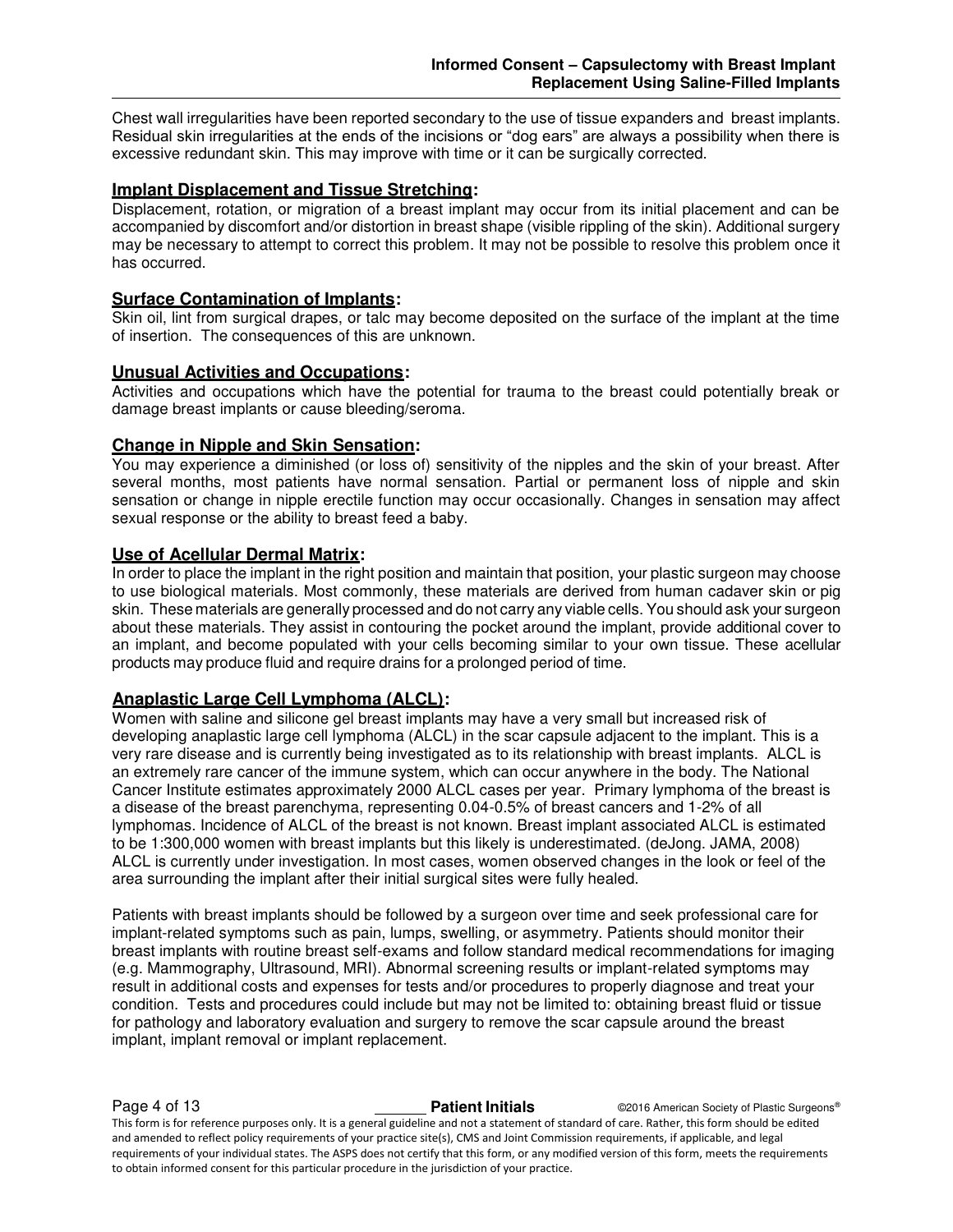#### **Breast Disease:**

Current medical information does not demonstrate an increased risk of breast cancer in women who have breast implant surgery for either cosmetic or reconstructive purposes. Individuals with a personal history or family history of breast cancer may be at a higher risk of developing breast cancer than a woman with no family history of this disease. It is recommended that all women perform periodic self-examination of their breasts, have mammography according to American Cancer Society guidelines, and seek professional care should a breast lump be detected. In the event that suspicious tissue is identified prior to or during breast surgery, additional tests and therapy with corresponding expenses may be warranted.

#### **GENERAL RISKS OF SURGERY**

#### **Healing Issues:**

Certain medical conditions, dietary supplements and medications may delay and interfere with healing. Patients with massive weight loss may have a healing delay that could result in the incisions coming apart, infection, and tissue changes resulting in the need for additional medical care, surgery, and prolonged hospitalizations. Patients with diabetes or those taking medications such as steroids on an extended basis may have prolonged healing issues. Smoking will cause a delay in the healing process, often resulting in the need for additional surgery. There are general risks associated with healing such as swelling, bleeding, possibility of additional surgery, prolonged recovery, color changes, shape changes, infection, not meeting patient goals and expectations, and added expense to the patient. There may also be a longer recovery due to the length of surgery and anesthesia. Patients with significant skin laxity (patients seeking facelifts, breast lifts, abdominoplasty, and body lifts) will continue to have the same lax skin after surgery. The quality or elasticity of skin will not change and recurrence of skin looseness will occur at some time in the future, quicker for some than others. There are nerve endings that may become involved with healing scars from surgery such as suction-assisted lipectomy, abdominoplasty, facelifts, body lifts, and extremity surgery. While there may not be a major nerve injury, the small nerve endings during the healing period may become too active producing a painful or oversensitive area due to the small sensory nerve involved with scar tissue. Often, massage and early non-surgical intervention resolves this. It is important to discuss post-surgical pain with your surgeon.

#### **Bleeding:**

It is possible, though unusual, to experience a bleeding episode during or after surgery. Should postoperative bleeding occur, it may require emergency treatment to drain accumulated blood or you may require a blood transfusion, though such occurrences are rare. The collection of blood that can occur under your skin following surgery is referred to as a hematoma. Increased activity too soon after surgery can lead to increased chance of bleeding and additional surgery. It is important to follow postoperative instructions and limit exercise and strenuous activity for the instructed time. Non-prescription "herbs" and dietary supplements can increase the risk of surgical bleeding. Hematoma can occur at any time, usually in the first three weeks following injury to the operative area. If blood transfusions are necessary to treat blood loss, there is the risk of blood-related infections such as hepatitis and HIV (AIDS). Your surgeon may provide medications after your surgery to prevent blood clots. Medications that are used to prevent blood clots in veins can produce bleeding and decreased blood platelets.

#### **Infection:**

Infection, although uncommon, can occur after surgery. Should an infection occur, additional treatment including antibiotics, hospitalization, or additional surgery may be necessary. It is important to tell your surgeon of any other infections, such as a history of MRSA infections, an open wound, recent upper respiratory infection/ pneumonia, ingrown toenail, insect bite, tooth abscess, or urinary tract infection. Infections in other parts of the body, may lead to an infection in the operated area. Post-operative infections often result in more extensive scarring and predispose to revision surgery.

**IIeus:** 

**Page 5 of 13 Patient Initials Patient Initials C2016 American Society of Plastic Surgeons®** This form is for reference purposes only. It is a general guideline and not a statement of standard of care. Rather, this form should be edited and amended to reflect policy requirements of your practice site(s), CMS and Joint Commission requirements, if applicable, and legal requirements of your individual states. The ASPS does not certify that this form, or any modified version of this form, meets the requirements to obtain informed consent for this particular procedure in the jurisdiction of your practice.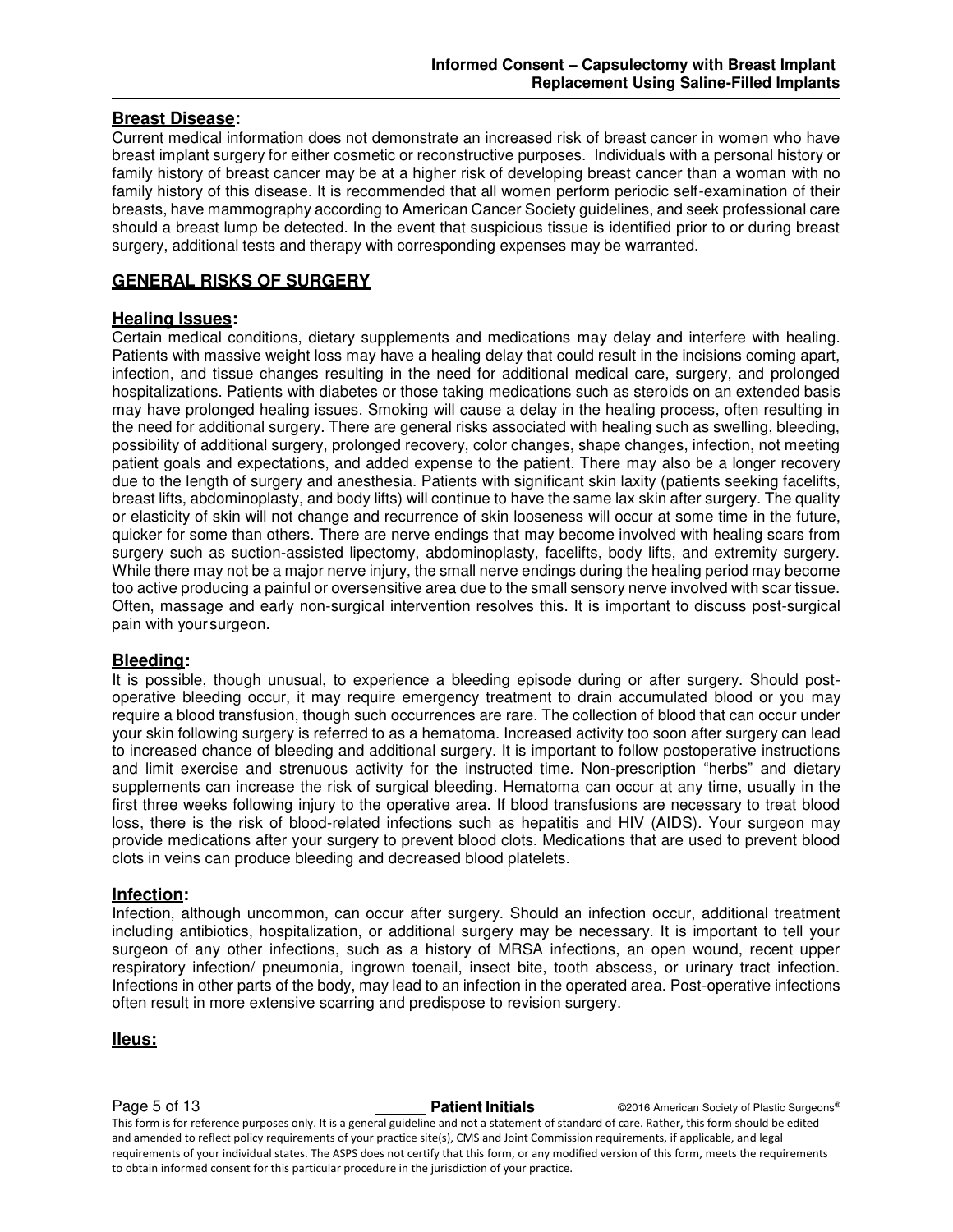The return of bowl function following surgery is important. An ileus are disruptions in bowl function caused by the failure of peristalsis or hypomobility of your bowls/ gut resulting in a lack of defecation and possibly repeated vomiting. Anesthetics and medications like pain medications given to you at the time of surgery can contribute to the development of an ileus in the post-operative period. An ileus can result in abdominal distention, vomiting, inability to absorb oral medications and possibly hospitalization. Repeated vomiting could result in an aspiration pneumonia and respiratory failure. It can be essential to have regular bowl function after your surgery.

#### **Scarring**:

All surgery leaves scars, some more visible than others. Although good wound healing after a surgical procedure is expected, this surgery will result in long, prominent scars that are permanent. Abnormal scars may occur within the skin and deeper tissues. Scars may be unattractive and of different color than the surrounding skin tone. Scar appearance may also vary within the same scar. Scars may be asymmetrical (appear different on the right and left side of the body). There is the possibility of visible marks in the skin from sutures. These scars may become raised, red, or discolored in the first few weeks/months, but usually settle down over time. However, some patients are prone to "hypertrophic" or "keloid" scars i.e. prominent, raised, red scars that do not settle. Further treatments with medications and/or surgery may be required.

#### **Firmness:**

Excessive firmness can occur after surgery due to internal scarring. The occurrence of this is not predictable. Additional treatment including surgery may be necessary.

#### **Skin Sensitivity:**

Itching, tenderness, or exaggerated responses to hot or cold temperatures may occur after surgery. Usually this resolves during healing, but in rare situations it may be chronic.

#### **Major Wound Separation:**

Wounds may separate after surgery. Should this occur, additional treatment including surgery may be necessary.

#### **Sutures:**

Most surgical techniques use deep sutures. You may notice these sutures after your surgery. Sutures may spontaneously poke through the skin, become visible or produce irritation that requires suture removal.

#### **Damage to Deeper Structures:**

There is the potential for injury to deeper structures including nerves, blood vessels, lymphatics, muscles, and lungs (pneumothorax) during any surgical procedure. The potential for this to occur varies according to the type of procedure being performed. Injury to deeper structures may be temporary or permanent.

#### **Fat Necrosis:**

Fatty tissue found deep in the skin might die. This may produce areas of firmness within the skin. Additional surgery to remove areas of fat necrosis may be necessary. There is the possibility of contour irregularities in the skin that may result from fat necrosis.

#### **Surgical Anesthesia:**

Both local and general anesthesia involves risk. There is the possibility of complications, injury, and even death from all forms of surgical anesthesia or sedation.

#### **Shock:**

In rare circumstances, your surgical procedure can cause severe trauma, particularly when multiple or extensive procedures are performed. Although serious complications are infrequent, infections or

**Page 6 of 13 Patient Initials Patient Initials C2016 American Society of Plastic Surgeons®** This form is for reference purposes only. It is a general guideline and not a statement of standard of care. Rather, this form should be edited and amended to reflect policy requirements of your practice site(s), CMS and Joint Commission requirements, if applicable, and legal requirements of your individual states. The ASPS does not certify that this form, or any modified version of this form, meets the requirements to obtain informed consent for this particular procedure in the jurisdiction of your practice.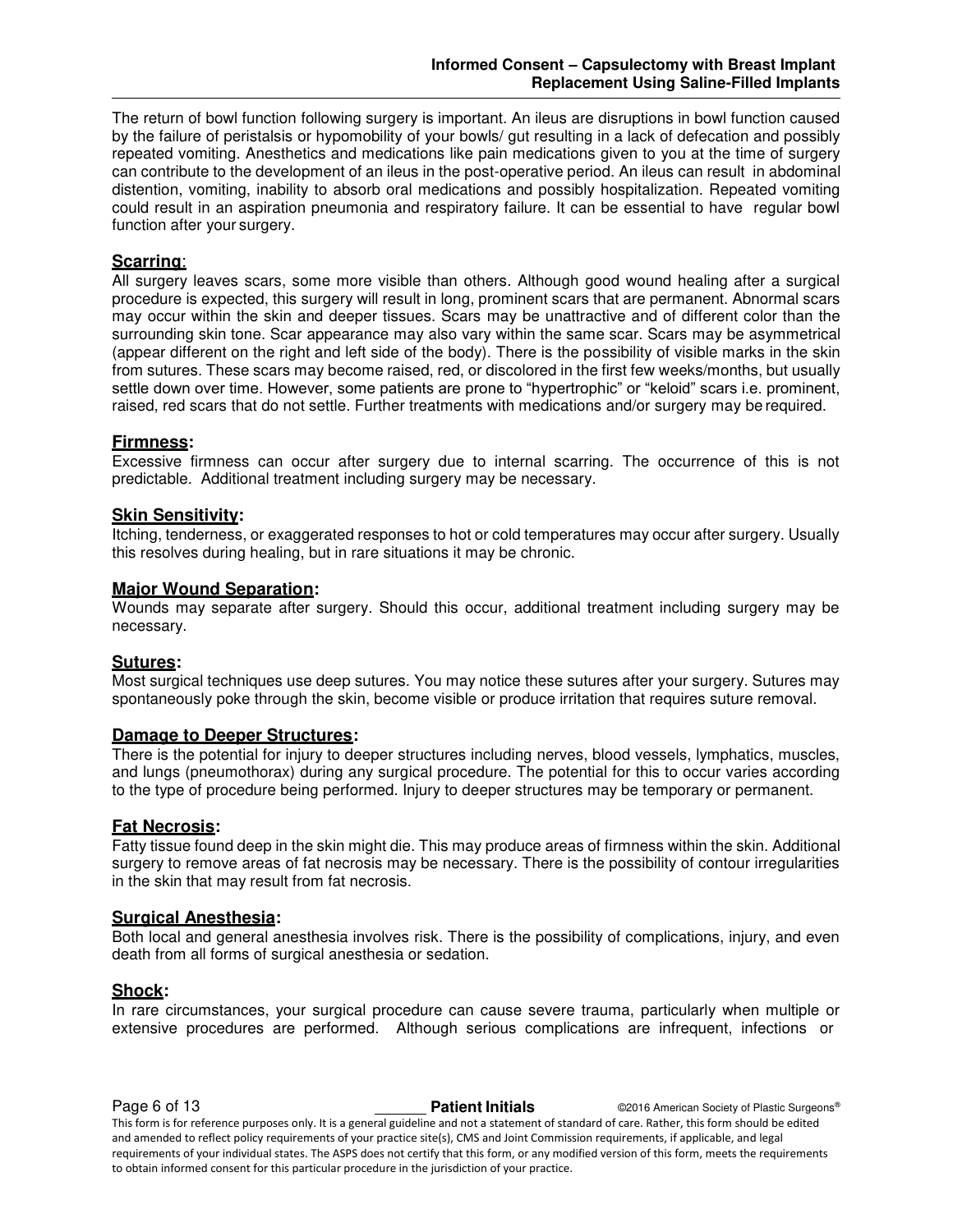excessive fluid loss can lead to severe illness and even death. If surgical shock occurs, hospitalization and additional treatment would be necessary.

#### **Pain:**

You will experience pain after your surgery. Pain of varying intensity and duration may occur and persist after surgery. If you are a chronic pain patient followed by a Pain Therapy Practitioner, you may be asked to see this practitioner pre operatively to assist you in the management of your pain disorder in the postoperative period. Chronic pain may occur very infrequently from nerves becoming trapped in scar tissue or due to tissue stretching.

There are nerve endings that may become involved with healing scars from surgery. While there may not be a major nerve injury, the small nerve endings during the healing period may become too active producing a painful or oversensitive area due to the small sensory nerve involved with scar tissue. Often, massage and early non-surgical intervention resolves this. It is important to discuss post-surgical pain with your surgeon.

#### **Cardiac and Pulmonary Complications:**

Pulmonary complications may occur secondarily to blood clots (pulmonary emboli), fat deposits (fat emboli), pneumonia, or partial collapse of the lungs after general anesthesia. Pulmonary emboli can be lifethreatening or fatal in some circumstances. Inactivity and other conditions may increase the incidence of blood clots traveling to the lungs causing a major blood clot that may result in death. It is important to discuss with your physician any past history of swelling in your legs or blood clots that may contribute to this condition. Cardiac complications are a risk with any surgery and anesthesia, even in patients without symptoms. If you experience shortness of breath, chest pains, or unusual heart beats, seek medical attention immediately. Should any of these complications occur, you may require hospitalization and additional treatment.

#### **Venous Thrombosis (Clot) and Sequelae:**

Thrombosed veins, which resemble cords, occasionally develop in the area of the breast or around IV sites, and usually resolve without medical or surgical treatment. It is important to discuss with your surgeon any birth control pills you are taking. Certain high estrogen pills may increase your risk of thrombosed veins. Personal history of bleeding and clotting problems may also increase your risk of thrombosed veins.

#### **Allergic Reactions:**

In rare cases, local allergies to tape, suture material and glues, blood products, topical preparations or injected agents have been reported. Serious systemic reactions including shock (anaphylaxis) may occur in response to drugs used during surgery and prescription medicines. Allergic reactions may require additional treatment. It is important to notify your physician of any previous allergic reactions.

#### **Drug Reactions:**

Unexpected drug allergies, lack of proper response to medication, or illness caused by the prescribed drug are possibilities. It is important for you to inform your physician of any problems you have had with any medication or allergies to medication, prescribed or over the counter, as well as medications you now regularly take. Provide your surgeon with a list of medications and supplements you are currently taking.

#### **Surgical Wetting Solutions:**

There is the possibility that large volumes of fluid containing dilute local anesthetic drugs and epinephrine that is injected into fatty deposits during surgery may contribute to fluid overload or systemic reaction to these medications. Additional treatment including hospitalization may be necessary.

#### **Fat/Air Embolism:**

In rare cases, fat particles or air can enter the vascular system and can travel to the heart, lungs or brain. This can result in significant complications including death.

**Page 7 of 13 Patient Initials Patient Initials C2016 American Society of Plastic Surgeons®** This form is for reference purposes only. It is a general guideline and not a statement of standard of care. Rather, this form should be edited and amended to reflect policy requirements of your practice site(s), CMS and Joint Commission requirements, if applicable, and legal requirements of your individual states. The ASPS does not certify that this form, or any modified version of this form, meets the requirements to obtain informed consent for this particular procedure in the jurisdiction of your practice.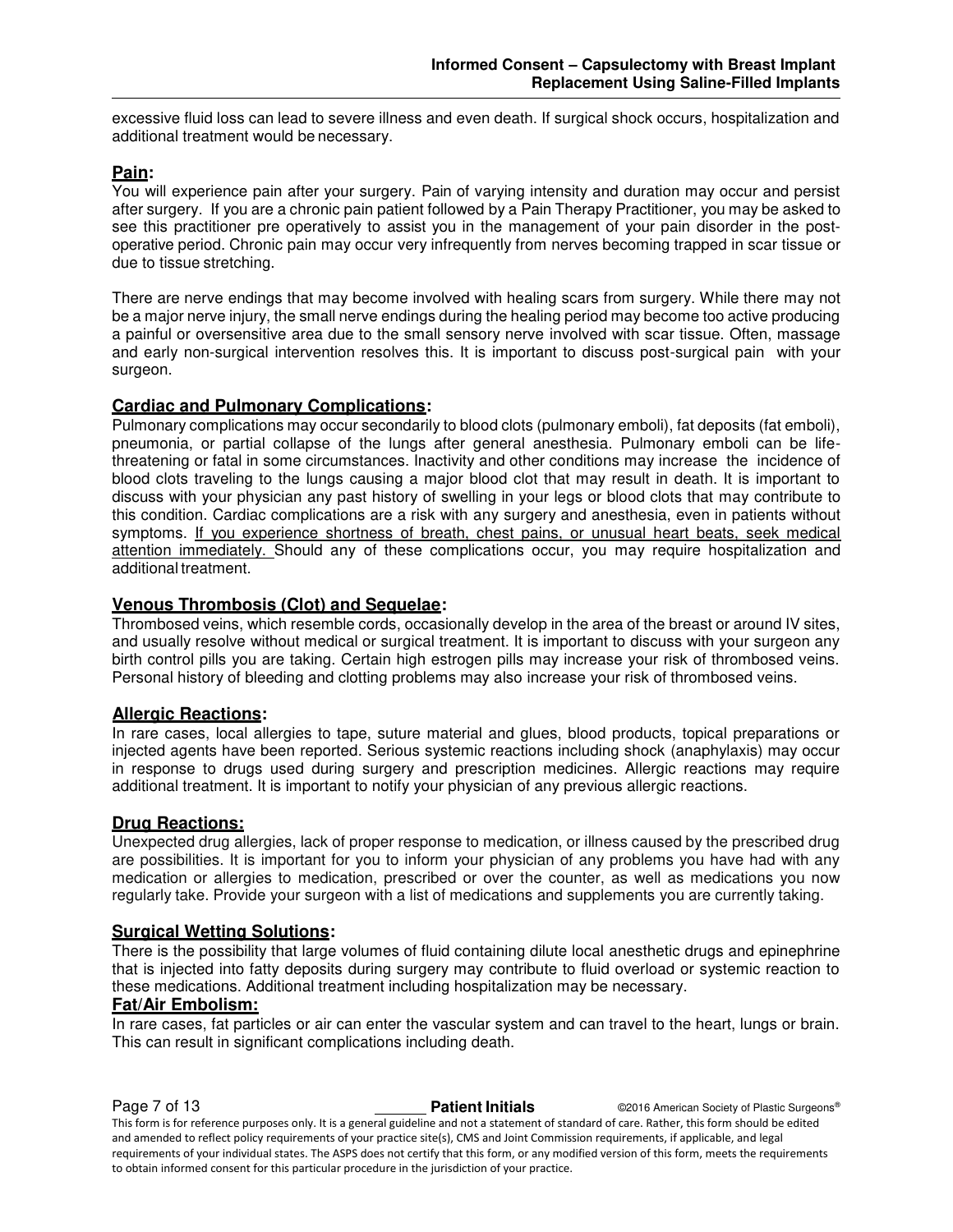#### **Persistent Swelling (Lymphedema):**

Persistent swelling can occur following surgery.

#### **Unsatisfactory Result:**

Although good results are expected, there is no guarantee or warranty expressed or implied, on the results that may be obtained. The body is not symmetric and almost everyone has some degree of unevenness which may not be recognized in advance. One side of the face may be slightly larger, one side of the face droopier. The breast and trunk area exhibits the same possibilities. Many of such issues cannot be fully corrected with surgery. The more realistic your expectations as to results, the better your results will appear to you. Some patients never achieve their desired goals or results, at no fault of the surgeon or surgery. You may be disappointed with the results of surgery. Asymmetry, unanticipated shape and size, loss of function, wound disruption, poor healing, and loss of sensation may occur after surgery. Size may be incorrect. Unsatisfactory surgical scar location or appearance may occur. It may be necessary to perform additional surgery to improve your results. Unsatisfactory results may NOT improve with each additional treatment.

#### **ADDITIONAL ADVISORIES**

#### **Medications and Herbal Dietary Supplements:**

There are potential adverse reactions that occur as the result of taking over-the-counter, herbal, and/or prescription medications. Aspirin and medications that contain aspirin interfere with forming blood clots, and therefore may contribute to more bleeding issues. If you have a medical condition (such as heart arrhythmia, heart stent, blood vessels with blockages, or blood clots) and are taking medications to thin your blood and prevent clotting such as Plavix, Warfarin, Coumadin, Xarelto, Effient or Pradaxa, you should discuss management of these medications around the time of surgery with your plastic surgeon. Your plastic surgeon may sometimes coordinate a plan for these medications with the doctor that prescribed them for your medical condition. If you have been prescribed drugs for a medical condition, do not stop them without discussing it first with your plastic surgeon. Stopping these medications abruptly may result in a heart attack, stroke, or death. Be sure to check with your physician about any drug interactions that may exist with medications which you are already taking. If you have an adverse reaction, stop the drugs immediately and call your plastic surgeon for further instructions. If the reaction is severe, go immediately to the nearest emergency room.

When taking the prescribed pain medications after surgery, realize that they can affect your thought process and coordination. Do not drive, do not operate complex equipment, do not make any important decisions and do not drink any alcohol while taking these medications. Be sure to take your prescribed medication only as directed.

#### **Sun Exposure – Direct or Tanning Salon:**

The effects of the sun are damaging to the skin. Exposing the treated areas to sun may result in increased scarring, color changes, and poor healing. Patients who tan, either outdoors or in a salon, should inform their surgeon and either delay treatment, or avoid tanning until the surgeon says it is safe to resume. The damaging effect of sun exposure occurs even with the use sun block or clothing coverage.

## **Travel Plans:**

Any surgery holds the risk of complications that may delay healing and your return to normal life. Please let the surgeon know of any travel plans, important commitments already scheduled or planned, or time demands that are important to you, so that appropriate timing of surgery can occur. There are no guarantees that you will be able to resume all activities in the desired time frame. Allow at least 10-14 days to travel via airplane. Medications may be required should you have a long flight/ trip to prevent DVT/ PE in the immediate post-operative period.

**Page 8 of 13 Patient Initials Patient Initials C2016 American Society of Plastic Surgeons®** This form is for reference purposes only. It is a general guideline and not a statement of standard of care. Rather, this form should be edited and amended to reflect policy requirements of your practice site(s), CMS and Joint Commission requirements, if applicable, and legal requirements of your individual states. The ASPS does not certify that this form, or any modified version of this form, meets the requirements to obtain informed consent for this particular procedure in the jurisdiction of your practice.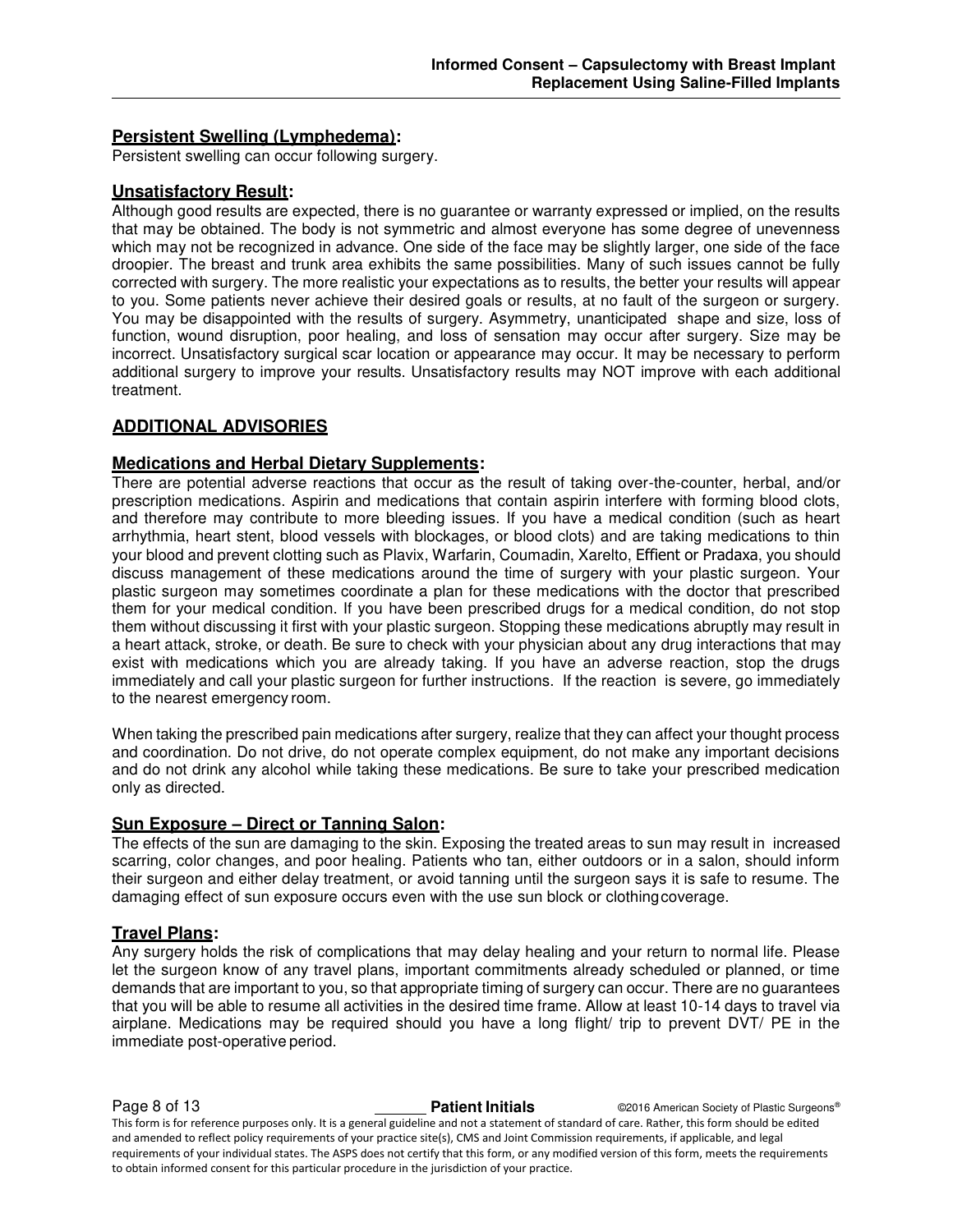#### **Long-Term Results:**

Subsequent alterations in the appearance of your body may occur as the result of aging, sun exposure, weight loss, weight gain, pregnancy, menopause or other circumstances not related to your surgery.

#### **Interference with Sentinel Lymph Node Mapping Procedures:**

Breast surgery procedures that involve cutting through breast tissue, similar to a breast biopsy, can potentially interfere with diagnostic procedures to determine lymph node drainage of breast tissue to stage breast cancer.

#### **Body-Piercing:**

Individuals who currently wear body-piercing jewelry in the surgical region are advised that an infection could develop from this activity. Body-piercing jewelry should be removed prior to your surgical procedure.

#### **Nails:**

To determine your vitals status during surgery your anesthesia provider may require access to your finger nails for monitoring. Make sure to have at least two finger nails free of nail polish or acrylic nails on the date of your surgery.

#### **Jewelry:**

Jewelry should not be brought with you at the time of your surgical procedure. Items such as earrings, wedding rings, necklaces, etc. should be removed and placed in a safe place. Do not bring your jewelry with you for your surgery.

#### **Future Pregnancy and Breast Feeding:**

This surgery is not known to interfere with pregnancy. If you are planning a pregnancy, your breast skin may stretch and offset the results of surgery. You may have more difficulty breast feeding after this operation.

#### **Female Patient Information:**

It is important to inform your plastic surgeon if you use birth control pills, estrogen replacement, or if you suspect you may be pregnant. Many medications including antibiotics may neutralize the preventive effect of birth control pills, allowing for conception and pregnancy.

#### **Intimate Relations After Surgery:**

Surgery involves coagulating of blood vessels and increased activity of any kind may open these vessels leading to a bleed, or hematoma. Activity that increases your pulse or heart rate may cause additional bruising, swelling, and the need for return to surgery to control bleeding. It is wise to refrain from intimate physical activities until your physician states it is safe.

#### **Mental Health Disorders and Elective Surgery:**

It is important that all patients seeking to undergo elective surgery have realistic expectations that focus on improvement rather than perfection. Complications or less than satisfactory results are sometimes unavoidable, may require additional surgery and often are stressful. Please openly discuss with your surgeon, prior to surgery, any history that you may have of significant emotional depression or mental health disorders. Although many individuals may benefit psychologically from the results of elective surgery, effects on mental health cannot be accurately predicted.

## **ADDITIONAL SURGERY NECESSARY (Re-Operations)**

There are many variable conditions that may influence the long-term result of surgery. It is unknown how your tissue may respond or how wound healing will occur after surgery. Secondary surgery may be necessary to perform additional tightening or repositioning of body structures. Should complications occur, additional surgery or other treatments may be necessary. Even though risks and complications

**Page 9 of 13 Patient Initials Patient Initials C2016 American Society of Plastic Surgeons®** This form is for reference purposes only. It is a general guideline and not a statement of standard of care. Rather, this form should be edited and amended to reflect policy requirements of your practice site(s), CMS and Joint Commission requirements, if applicable, and legal requirements of your individual states. The ASPS does not certify that this form, or any modified version of this form, meets the requirements to obtain informed consent for this particular procedure in the jurisdiction of your practice.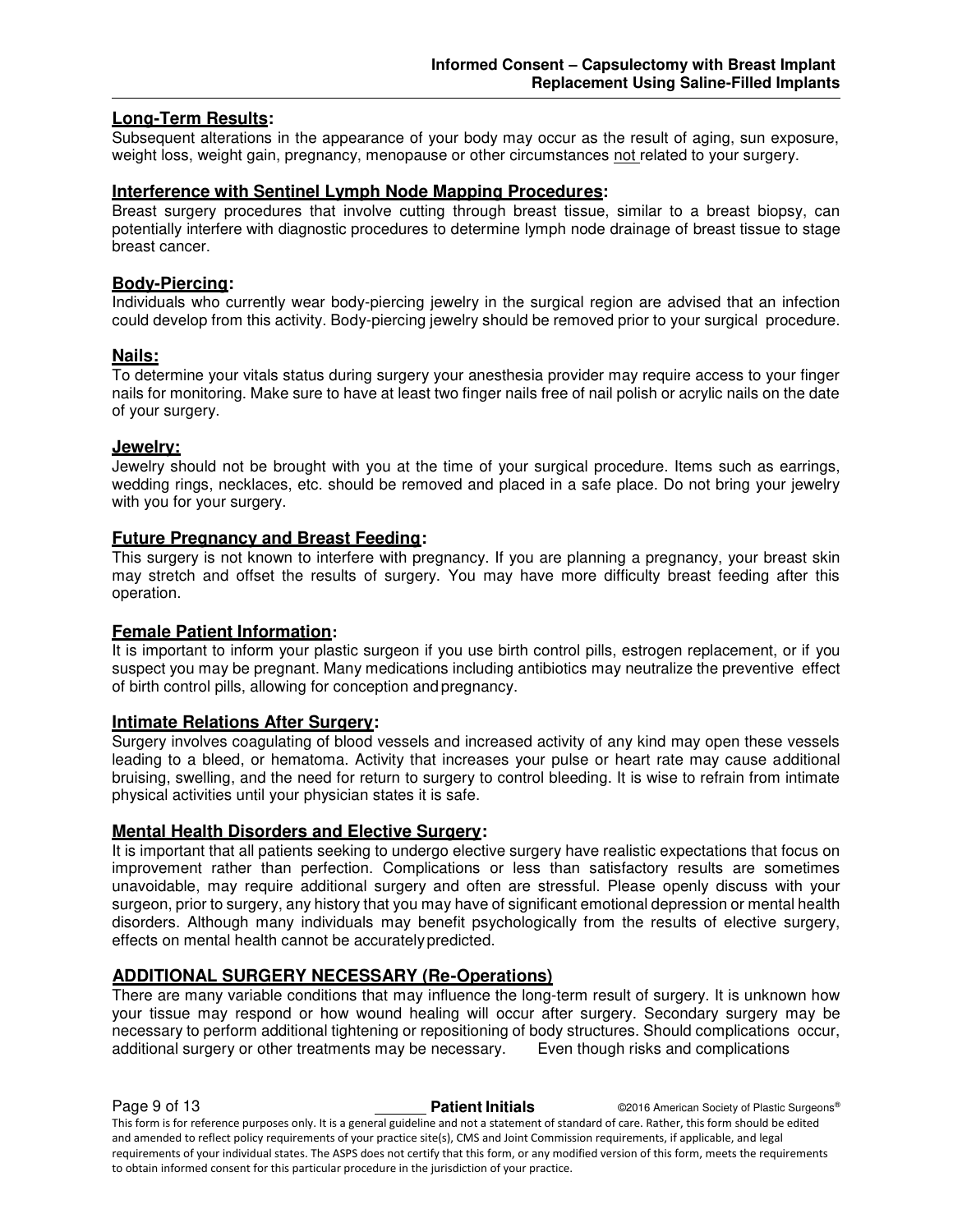occur infrequently, the risks cited are associated with this surgery. Other complications and risks can occur but are less common. The practice of medicine and surgery is not an exact science. Although good results are expected, there is no guarantee or warranty expressed or implied, on the results that may be obtained. In some situations, it may not be possible to achieve optimal results with a single surgical procedure. You and your surgeon will discuss the options available should additional surgery be advised. There may be additional costs and expenses for such additional procedures, including surgical fees, facility and anesthesia fees, pathology and lab testing.

## **PATIENT COMPLIANCE**

Follow all physician instructions carefully; this is essential for the success of your outcome. It is important that the surgical incisions are not subjected to excessive force, swelling, abrasion, or motion during the time of healing. Personal and vocational activity needs to be restricted. Protective dressings and drains should not be removed unless instructed by your plastic surgeon. Successful post-operative function depends on both surgery and subsequent care. Physical activity that increases your pulse or heart rate may cause bruising, swelling, fluid accumulation and the need for return to surgery. It is important that you participate in follow-up care, return for aftercare, and promote your recovery after surgery.

## **ATTESTATIONS**

#### **Smoking, Second-Hand Smoke Exposure, Nicotine Products (Patch, Gum, Nasal Spray):**

Patients who are currently smoking or use tobacco or nicotine products (patch, gum, or nasal spray) are at a greater risk for significant surgical complications of skin loss and delayed healing and additional scarring. Individuals exposed to second-hand smoke are also at potential risk for similar complications attributable to nicotine exposure. Additionally, smoking may have a significant negative effect on anesthesia and recovery from anesthesia, with coughing and possibly increased bleeding. Individuals who are not exposed to tobacco smoke or nicotine-containing products have a significantly lower risk of these type of complications. Please indicate your current status regarding these items below**:** 

I am a non-smoker and do not use nicotine products. I understand the potential risk of second-hand smoke exposure causing surgical complications.

I am a smoker or use tobacco / nicotine products. I understand the risk of surgical complications due to smoking or use of nicotine products.

I have smoked and stopped approximately ago. I understand I may still have the effects and therefore risks from smoking in my system, if not enough time has lapsed.

I have been advised to stop smoking immediately and have been informed of the risks, benefits, expectations and alternatives to my surgery if I continue smoking.

It is important to refrain from smoking at least 6 weeks before surgery and until your physician states it is safe to return, if desired. I acknowledge that I will inform my physician if I continue to smoke within this time frame, and understand that for my safety, the surgery, if possible, may be delayed.

Smoking may have such a negative effect on your surgery that a urine or blood test just before surgery may be done which will prove the presence of Nicotine. If positive, your surgery may be cancelled and your surgery, scheduling fee, and other prepaid amounts may be forfeited. Honestly disclose smoking to your surgeon.

#### **Sleep Apnea / CPAP:**

Individuals who have breathing disorders such as "Obstructive Sleep Apnea" and who may rely upon CPAP devices (continuous positive airway pressure) or utilize nighttime oxygen are advised that they are at a substantive risk for respiratory arrest and death when they take narcotic pain medications following

**Page 10 of 13 Patient Initials Patient Initials C2016 American Society of Plastic Surgeons®** This form is for reference purposes only. It is a general guideline and not a statement of standard of care. Rather, this form should be edited and amended to reflect policy requirements of your practice site(s), CMS and Joint Commission requirements, if applicable, and legal requirements of your individual states. The ASPS does not certify that this form, or any modified version of this form, meets the requirements to obtain informed consent for this particular procedure in the jurisdiction of your practice.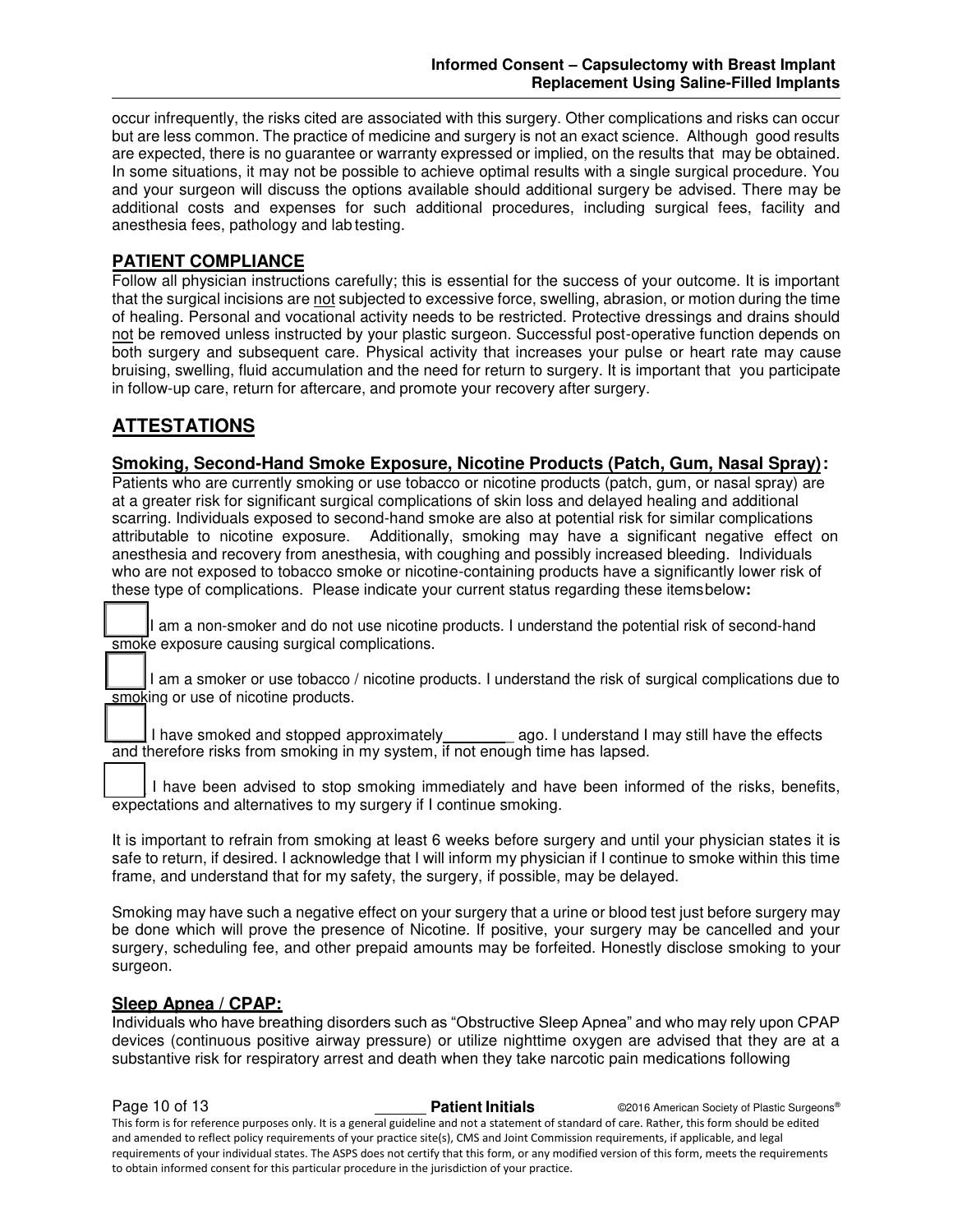surgery. This is an important consideration when evaluating the safety of surgical procedures in terms of very serious complications, including death, that relate to pre-existing medical conditions. Surgery may be considered only with monitoring afterwards in a hospital setting in order to reduce risk of potential respiratory complications and to safely manage pain following surgery.

Please consider the following symptoms of sleep apnea:

| I am frequently tired upon waking and throughout the day            |  |  |  |  |
|---------------------------------------------------------------------|--|--|--|--|
| I have trouble staying asleep at night                              |  |  |  |  |
| I have been told that I snore or stop breathing during sleep        |  |  |  |  |
| I wake up throughout the night or constantly turn from side to side |  |  |  |  |
| I have been told that my legs or arms jerk while I'm sleeping       |  |  |  |  |
| $\rfloor$ I make abrupt snorting noises during sleep                |  |  |  |  |
| I feel tired or fall asleep during the day                          |  |  |  |  |

It is important for you to inform and discuss any of the above symptoms that you have experienced with your surgeon.

#### **DVT/PE Risks and Advisory:**

There is a risk of blood clots, Deep Vein Thrombosis (DVT) and Pulmonary Embolus (PE) with every surgical procedure. It varies with the risk factors below. The higher the risk factors, the greater the risk and the more involved you must be in both understanding these risks and, when permitted by your physician, walking and moving your legs. There may also be leg stockings, squeezing active leg devices, and possibly medicines to help lower your risk.

There are many conditions that may increase or affect risks of clotting. Inform your doctor about any past or present history of any of the following:

| Past History of Blood Clots                                          |
|----------------------------------------------------------------------|
| Family History of Blood Clots                                        |
| <b>Birth Control Pills</b>                                           |
| Hormone Stimulating Drugs                                            |
| Swollen Legs                                                         |
| History of Cancer                                                    |
| Large Dose Vitamins                                                  |
| Varicose Veins                                                       |
| Past Illnesses of the Heart, Liver, Lung, or Gastrointestinal Tract. |
| History of Multiple Spontaneous Abortions or Miscarriages            |
|                                                                      |

#### Page 11 of 13 **Page 11 of 13 Patient Initials**

This form is for reference purposes only. It is a general guideline and not a statement of standard of care. Rather, this form should be edited and amended to reflect policy requirements of your practice site(s), CMS and Joint Commission requirements, if applicable, and legal requirements of your individual states. The ASPS does not certify that this form, or any modified version of this form, meets the requirements to obtain informed consent for this particular procedure in the jurisdiction of your practice.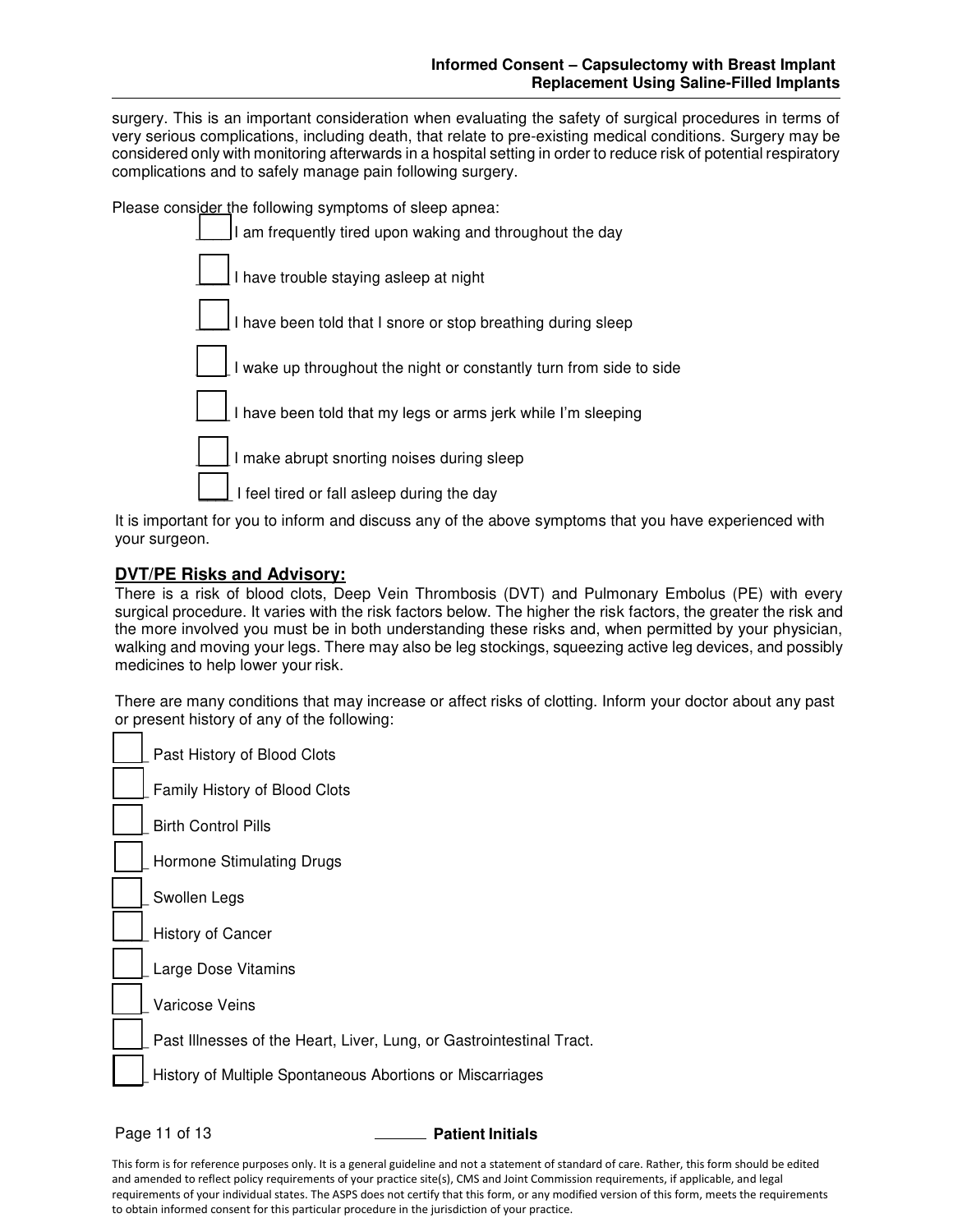I understand the risks relating to DVT/PE and how important it is to comply with therapy as discussed with my surgeon. The methods of preventative therapy include:



For high risk patients, the risks of VTE are still high, even in the setting of appropriate chemoprophylaxis. If your surgery is elective and you're a high risk patient, it's best to consider with not proceeding with such elective surgery.

## **COMMUNICATION ACKNOWLEDGEMENT – CONSENT**

There are many ways to communicate with you. It is important to keep appointments and let us know if problems or issues arise. Methods of communicating are by telephone, text, pager, answering service if available, email, and regular mail. If an emergency arises, keep us alerted to your progress so we may aid in any necessary treatments. Please do not leave a message after hours or on weekends on the office answering machine if any urgent or emergent situation exists, as there is a delay in retrieving such messages. All attempts will be made to preserve your privacy in accordance with HIPAA rules.

Please select preferred way of communicating with you:

| Telephone | Home                                   |  |
|-----------|----------------------------------------|--|
|           | Work                                   |  |
|           | Cell                                   |  |
| Text      |                                        |  |
|           | Pager - Answering Service if available |  |
|           | Email - with up to date email address  |  |
|           | <b>Regular Mail and Delivery</b>       |  |

#### **DISCLAIMER**

Informed-consent documents are used to communicate information about the proposed surgical treatment of a disease or condition along with disclosure of risks and alternative forms of treatment(s), including no surgery. The informed-consent process attempts to define principles of risk disclosure that should generally meet the needs of most patients in most circumstances.

However, informed-consent documents should not be considered all-inclusive in defining other methods of care and risks encountered. Your plastic surgeon may provide you with additional or different information which is based on all the facts in your particular case and the current state of medical knowledge.

Informed-consent documents are not intended to define or serve as the standard of medical care. Standards of medical care are determined on the basis of all of the facts involved in an individual case and are subject to change as scientific knowledge and technology advance and as practice patterns evolve.

## **It is important that you read the above information carefully and have all of your questions answered before signing the consent on the next page.**

**Page 12 of 13 Patient Initials Patient Initials C2016 American Society of Plastic Surgeons®** This form is for reference purposes only. It is a general guideline and not a statement of standard of care. Rather, this form should be edited and amended to reflect policy requirements of your practice site(s), CMS and Joint Commission requirements, if applicable, and legal requirements of your individual states. The ASPS does not certify that this form, or any modified version of this form, meets the requirements to obtain informed consent for this particular procedure in the jurisdiction of your practice.